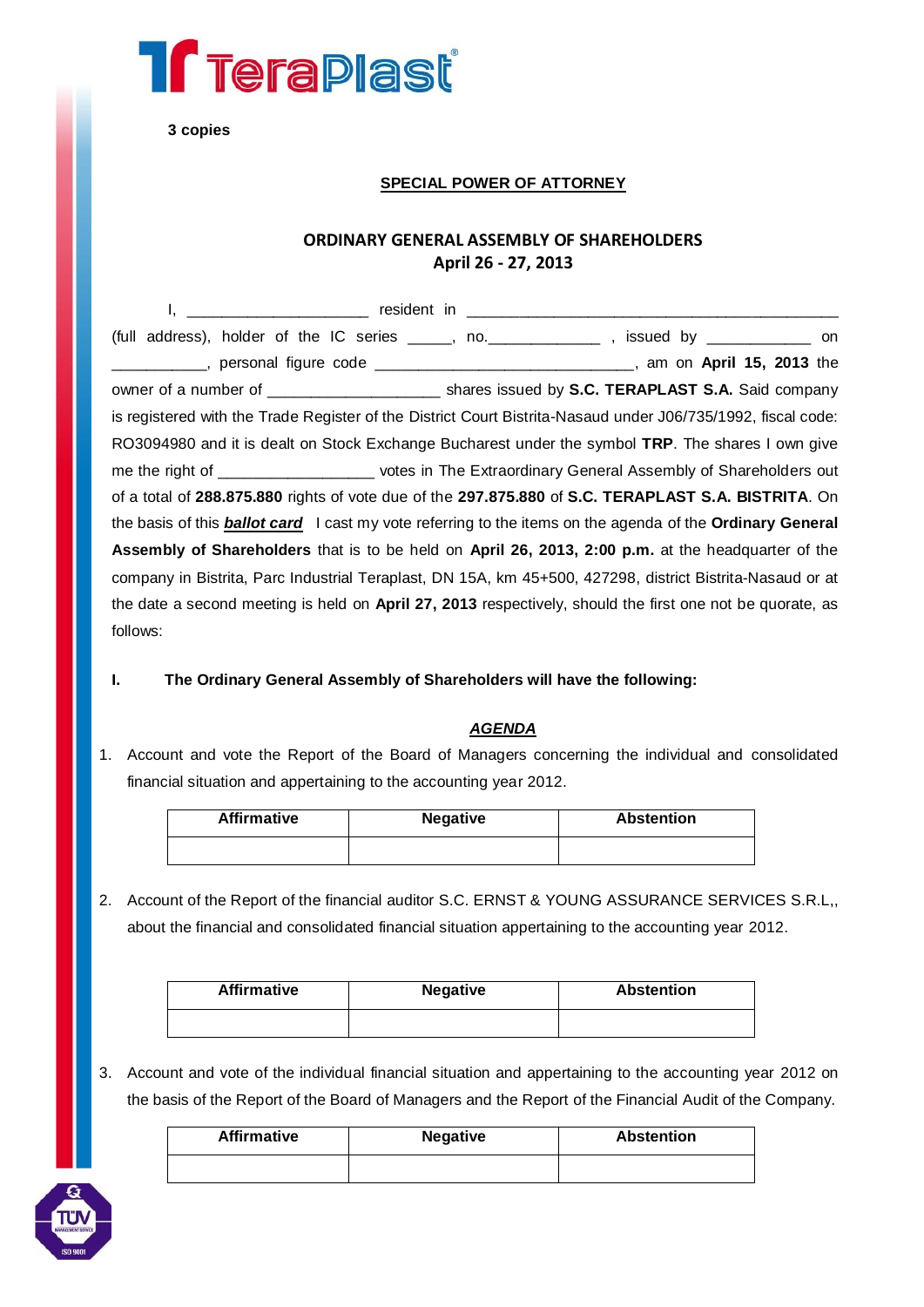4. Account and vote of the consolidated financial situation and appertaining to the accounting year 2012 on the basis of the Report of the Board of Managers and the Report of the Financial Audit of the Company.

| <b>Affirmative</b> | <b>Negative</b> | <b>Abstention</b> |
|--------------------|-----------------|-------------------|
|                    |                 |                   |

5. Discharge of clearing of the Board of Managers for the accounting year 2012.

| <b>Affirmative</b> | <b>Negative</b> | <b>Abstention</b> |
|--------------------|-----------------|-------------------|
|                    |                 |                   |

6. Accounting and voting of the Budget of incomes and costs appertaining of the accounting year 2013.

| <b>Affirmative</b> | <b>Negative</b> | <b>Abstention</b> |
|--------------------|-----------------|-------------------|
|                    |                 |                   |

7. Accounting and voting of the Investment Programme appertaining to the accounting year 2013.

| <b>Affirmative</b> | <b>Negative</b> | <b>Abstention</b> |
|--------------------|-----------------|-------------------|
|                    |                 |                   |

8. Setting the remuneration of the members of the Board of Managers for 2013.

| <b>Affirmative</b> | <b>Negative</b> | <b>Abstention</b> |
|--------------------|-----------------|-------------------|
|                    |                 |                   |

9. Setting the remuneration of the financial auditor for the accounting year 2013.

| <b>Affirmative</b> | <b>Negative</b> | <b>Abstention</b> |
|--------------------|-----------------|-------------------|
|                    |                 |                   |

10. Setting the registration date that serves to identify the shareholders who are to be affected by the decisions taken by the Ordinary Assembly of the Shareholders. The Board of Managers suggests May 13, 2013.

| <b>Affirmative</b> | <b>Negative</b> | <b>Abstention</b> |
|--------------------|-----------------|-------------------|
|                    |                 |                   |

11. To authorize the President of the Board of Managers to sign on behalf of the shareholders present at the meeting the Decision of the Ordinary Assembly of the Shareholders.